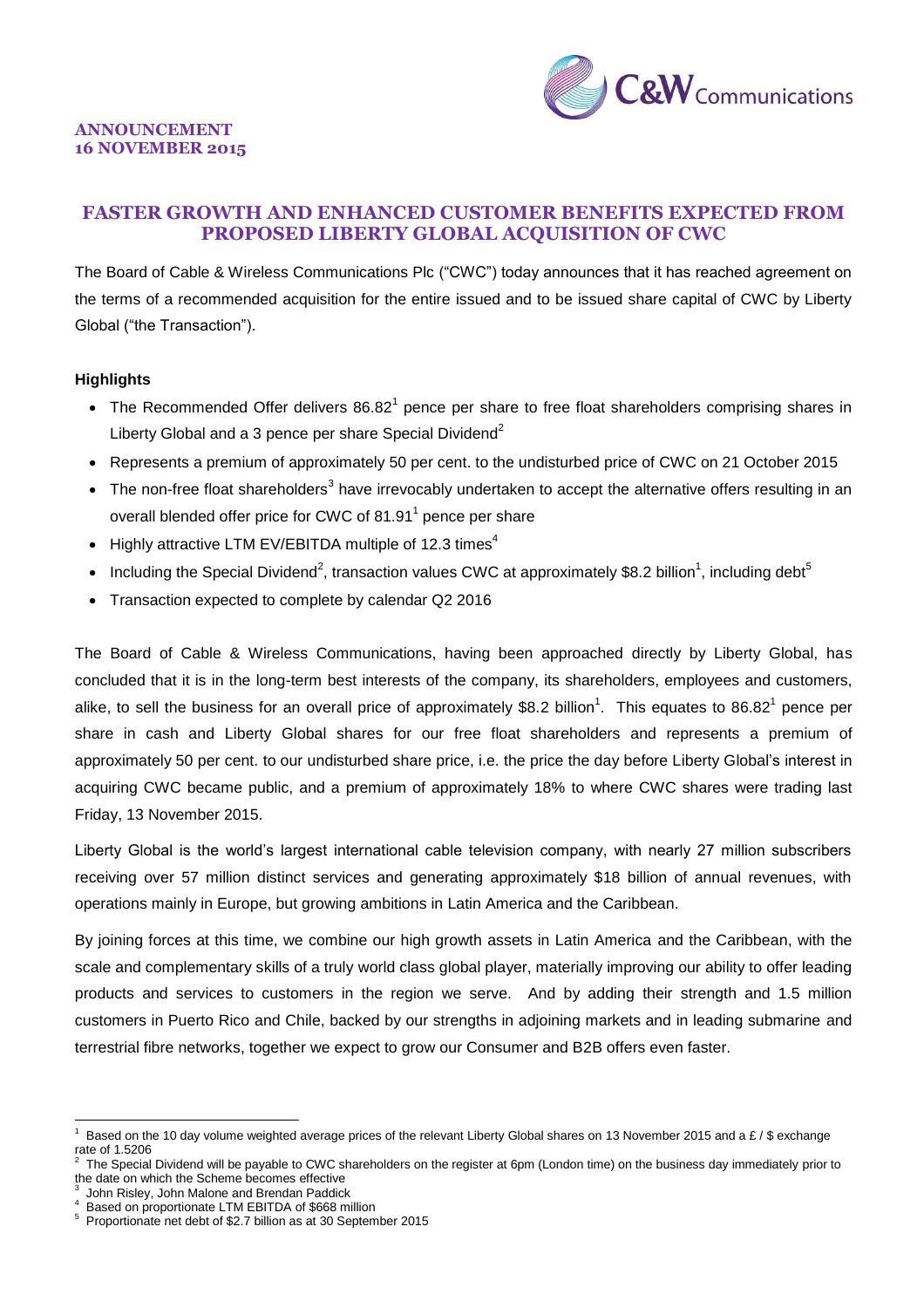# **Sir Richard Lapthorne, Chairman of CWC, commented**

"While we remain confident that CWC's unique and highly attractive business has a substantial long-term growth opportunity ahead of it, we believe the Recommended Offer represents an attractive premium for shareholders and secures earlier delivery of our long-term value potential, hence the Board's recommendation today.

"Taken alongside the irrevocable commitments made by John Risley, John Malone and Brendan Paddick, this offer will deliver a price per share of 87 pence to CWC's free float investors and a 50% takeover premium to the undisturbed price on 21 October 2015."

# **Phil Bentley, Chief Executive of CWC, said**

"Since we launched our new strategy two years ago, CWC has transformed itself into a leading regional quad play operator. The disposal of Monaco, the creation of our regional hub in Miami and the recent acquisition of Columbus accelerated our competitive positioning whilst at the same time generating significant value for shareholders and enhanced service levels for our customers.

"Liberty Global offers scale and world class capabilities and will be an outstanding custodian of our business, both for our people and our customers. The years ahead should bring new opportunities for further success, faster growth and enhanced customer benefits, built on the strong foundation we have created.

"I would like to take this opportunity to thank all the employees of CWC for their hard work to position our company for success, culminating in the substantial shareholder value creation announced today."

## **Shareholder returns**

CWC has created significant value for shareholders over recent years. The market capitalisation of CWC has grown from c.£1.1bn on 21 October 2013 to c.£2.5bn on 21 October 2015, the day before Liberty Global's interest in CWC became public. The total shareholder return over the last two years leading up to this date was c.46% in comparison with c.16% for the FTSE 250 over the same period. Incorporating the headline recommended offer price, CWC's share price has grown to 86.82 pence, implying a total shareholder return of c.119% since 21 October 2013.

# **Contacts:**

| <b>Cable &amp; Wireless Communications</b> |                  |
|--------------------------------------------|------------------|
| <b>Investors</b>                           |                  |
| <b>Kunal Patel</b>                         | +44 20 7315 4083 |
| <b>Mike Gittins</b>                        | +44 20 7315 4184 |
|                                            |                  |
| <b>Media</b>                               |                  |
| Claudia Restrepo                           | +1 786 218 0407  |
| Neil Bennett (Maitland)                    | +44 20 7379 5151 |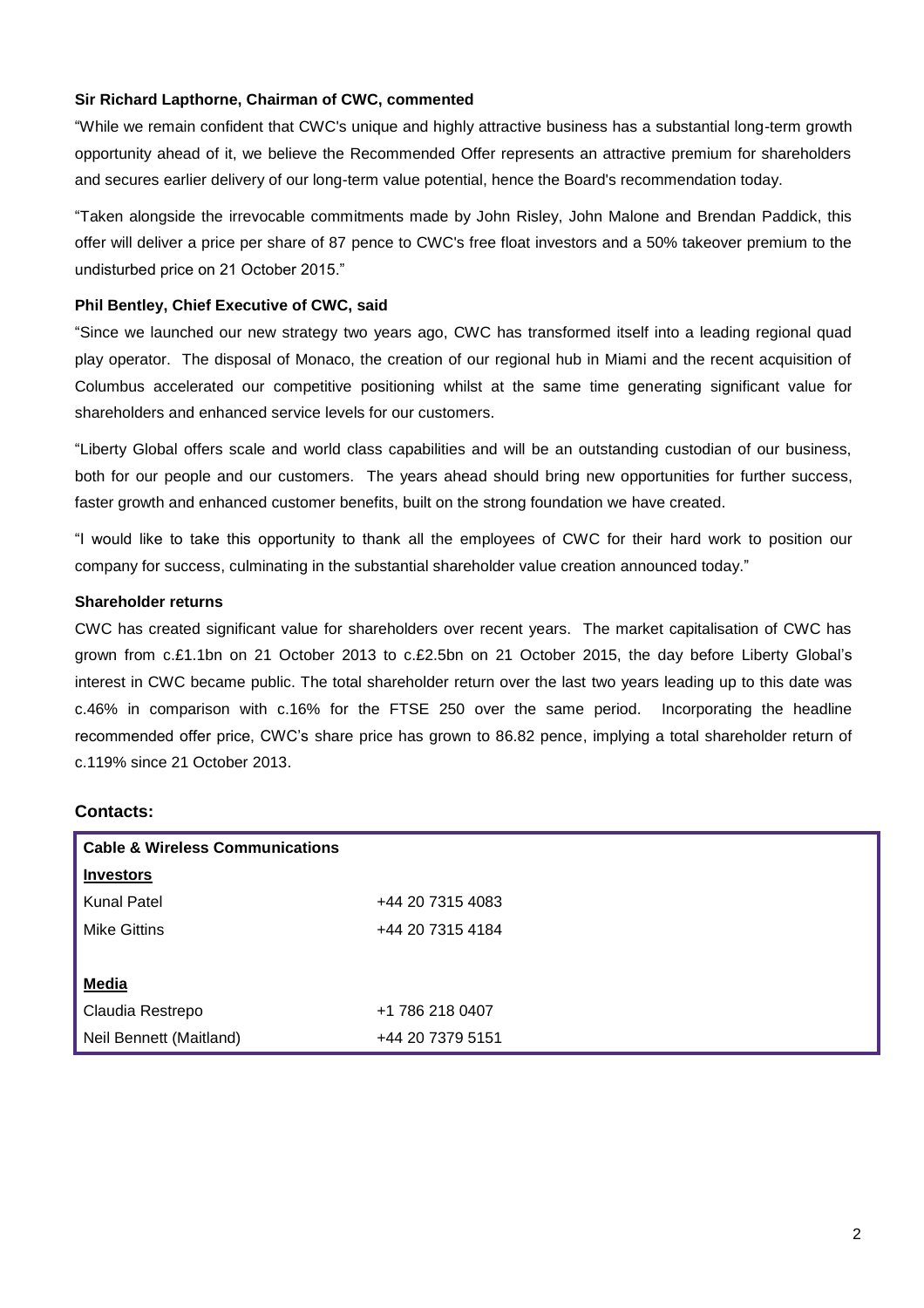# **Further information**

- Free float shareholders will also have the option to elect for new LiLAC shares in accordance with the LiLAC Alternative or, if they so choose, either of the non-recommended Offers but are advised to consult their financial advisers before so doing
- CHLLC, a company controlled by John Malone, has irrevocably undertaken to accept the First Dual Alternative Offer and the Clearwater entities (Clearwater Holding Ltd and CVBI Holding Inc.), being companies controlled by John Risley, and Brendan Paddick have irrevocably undertaken to accept the Second Dual Alternative Offer. The CWC Board is not recommending these two Alternative Offers
- Irrevocable commitments to accept the Offers have been received from 36 per cent. of CWC shareholders, including Brendan Paddick, the investment vehicles of John Risley and John Malone
- Evercore Partners International LLP ("Evercore") is acting as Lead Financial and Rule 3 Advisor, J.P. Morgan Cazenove ("J.P. Morgan Cazenove") is acting as Financial Advisor and Corporate Broker, and Deutsche Bank AG, London Branch ("Deutsche") is acting as Corporate Broker to CWC
- The CWC Directors, who have been so advised by Evercore, consider the financial terms of the Recommended Offer to be fair and reasonable. In providing its advice to the CWC Directors, Evercore has taken into account the commercial assessments of the CWC Directors. Accordingly, the CWC Directors intend unanimously to vote in favour of the Scheme at the Court Meeting and the resolution(s) relating to the Transaction to be proposed at the CWC General Meeting and to elect to receive the Recommended Offer
- The transaction will be implemented by way of a two-step, integrated process comprising a Scheme of Arrangement under Part 26 of the Companies Act, followed by a merger by formation of a new company under the Cross Border Regulations and Part 3A of Title 7 of Book 2 of the Dutch Civil Code
- It is currently anticipated that shareholder meetings will take place at the end of calendar Q1 or at the beginning of calendar Q2 2016 and completion is expected to take place shortly thereafter
- For further details and definitions (capitalised terms have the same meaning as those given to them in the Rule 2.7 announcement), please read the Rule 2.7 announcement released separately today

## **About Cable & Wireless Communications**

Cable & Wireless Communications Plc (CWC) is a full service communications and entertainment provider, operating in Latin America and the Caribbean. With annual sales of over \$2.4bn, it operates both mobile and fixed networks, supported by submarine and terrestrial optical fibre backhaul capacity. Through the acquisition of Columbus International Inc. on 31 March 2015, CWC now delivers superior high-speed mobile data, broadband and video services. It has leading market positions in Mobile, Fixed Line, Broadband and Video consumer offers. Through its business division, CWC provides data centre hosting, domestic and international managed network services, and customised IT service solutions, utilising cloud technology to serve business and government customers.

The company also operates a state-of-the-art subsea fibre optic cable network that spans more than 42,000 km – the most extensive in the region – as well as 38,000 km of terrestrial fibre providing wholesale and carrier backhaul capacity.

CWC has more than 7,200 employees serving over 6.3 million customers (Mobile 4.1m; Fixed Line 1.1m ; Video 465k and Broadband 680k) as well as over 125k corporate clients across 42 countries. The Company's leading